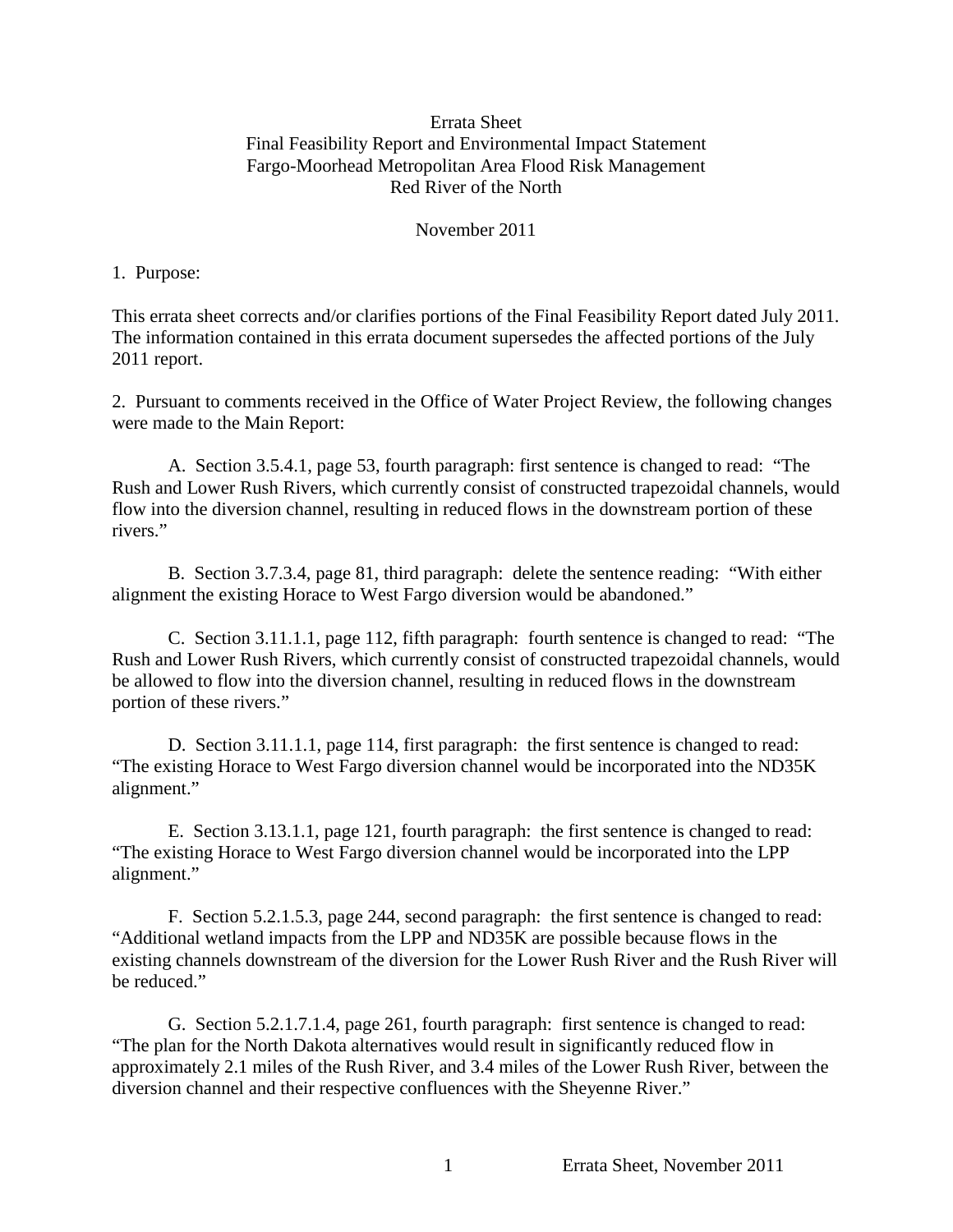H. Section 5.2.1.7.1.4, page 261, fourth paragraph: sixth sentence is changed to read: "This habitat would be more abundant, and potentially of better quality, than the habitat affected by reduced flows."

I. Section 5.2.1.7.1.4, page 261, fifth paragraph: first sentence is changed to read: "The affected channels would likely be identified as areas not to be developed in the future."

J. Section 5.5.3.2, page 371, third paragraph: the first sentence is changed to read: "For the ND35K and LPP, the Rush River and Lower Rush River would be redirected to flow into the diversion channel, significantly reducing flows in almost six miles of tributary habitat."

K. Section 5.5.3.2, page 371, fourth paragraph: the first sentence is changed to read: "Monitoring for biotic use would be performed prior to construction within sections of the Rush and Lower Rush rivers proposed for modification."

L. Section 8.0, page 390, third paragraph: the last sentence is changed to read: "The modifications to these projects will not impact the purposes for which they were authorized or the benefits they currently provide, and in some cases will curtail or eliminate the need for their continued operation and maintenance. All modifications will be carried out in a manner that fulfills the authorized purposes and provides the intended benefits of existing projects as well as the recommended plan."

M. Section I, Part C on page 4 of Attachment 1, the last sentence on this page is changed to read: "At the Lower Rush River and Rush River, a stepped concrete spillway will be used to divert the entire flow into the diversion channel, significantly reducing flows in the remaining channel between the diversion channel and the Sheyenne River."

N. Section II, Part H on page 17 of Attachment 1, the third sentence is changed to read: "The Lower Rush River and Rush River will have 5.7 miles of channel with significantly reduced flows which will be maintained as wetland habitat."

3. Pursuant to comments received in the Office of Water Project Review, the following change was made to Appendix O – Plan Formulation: Section 8.4.4.2.4, paragraph 2 on page O-70, delete the third sentence reading: "With either alignment the existing Horace to West Fargo diversion would be abandoned."

4. Pursuant to an Independent External Peer Review comment, the following information is added to Appendix P – Non-Structural, Part 1:

### **16.0 Nonstructural Flood Proofing Cost Information for Residential Structures**

Nonstructural flood risk reduction techniques used for residential structures include elevating the entire structure, elevating the main floor, wet flood proofing, and permanent acquisition (buyout). Additional methods can be combined with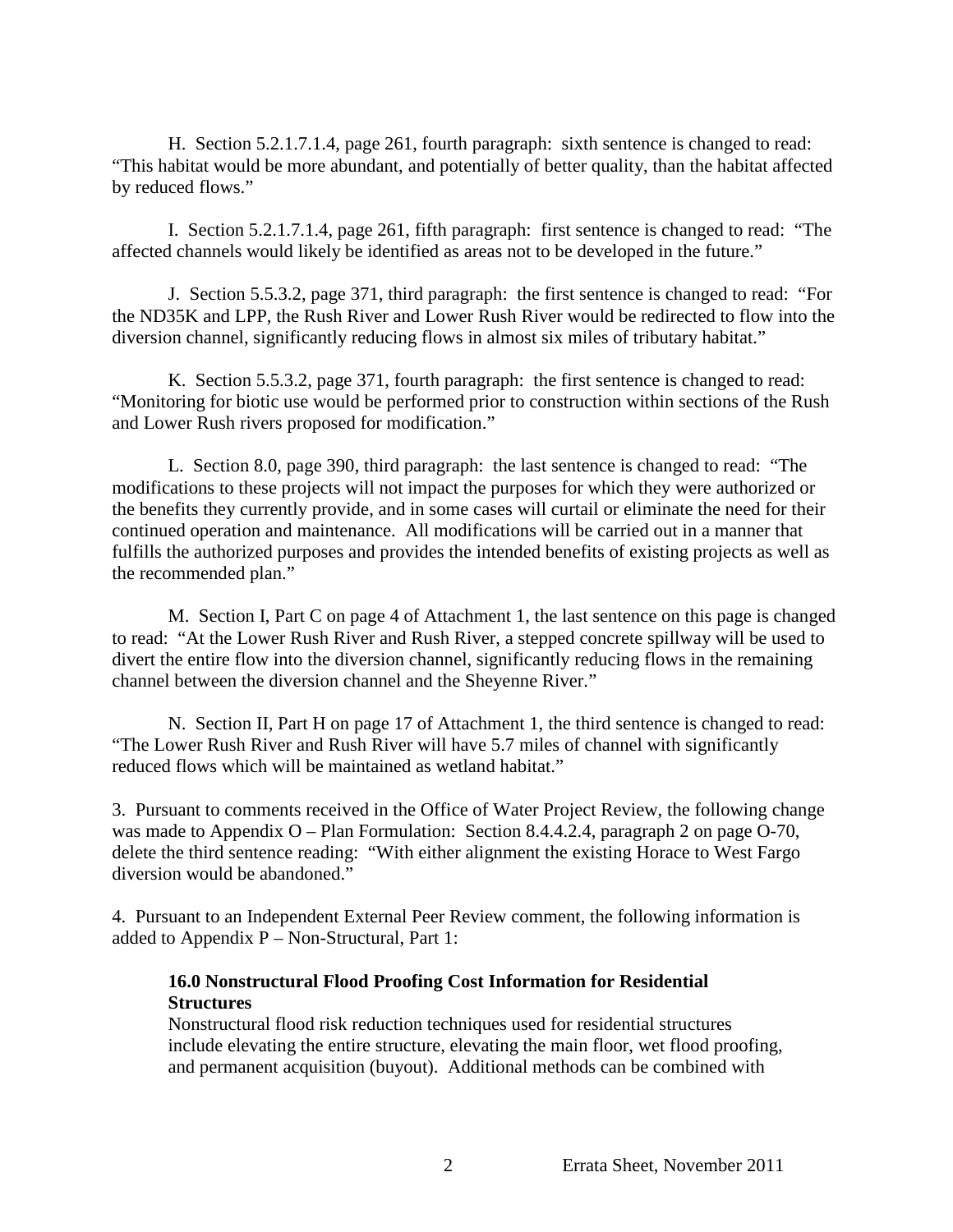the methods listed above such as filling in basements, and constructing additions to compensate for lost square footage and to house utilities.

To determine the cost for implementation of these measures, the National Nonstructural Flood Proofing Committee (NFPC) obtained costs from several different sources: Omaha District (NWO) Cost Estimating Branch, and the St. Paul District (MVP) Plan Formulation and Economics Branch. Each nonstructural option is listed below along with a description of the costs involved and how the total cost was calculated.

# **16.0.1 Elevating Entire Structure**

The NWO Cost Estimating Branch provided the NFPC with a cost per square foot to raise a structure either 3, 6, 9, or 12 feet in height. A table was created and entered into Microsoft Excel and linear equation was derived for each range of structures. Table 2 contains the equations that were derived in Excel.

# **16.0.2 Elevation with Dry Flood Proofed Basement**

The equations from Table 2 were used to elevate structures based on the vertical distance and square footage of the structure. The cost for the dry flood proofing materials was developed by contacting local hardware suppliers and calculating the individual unit cost and cost per square foot for the sealants and veneer.

# **16.0.3 Fill Basement with Main Floor Addition**

The NWO Cost Estimating Branch provided the NFPC with average costs of fill material per cubic foot. An average depth of 8 feet and the perimeter of the structure was used to calculate the area. The cost for the main floor addition was provided to the NFPC by the NWO Cost Estimating Branch. It is based on an average cost per square foot for construction. (See Table  $3 \& 4$ )

# **16.0.4 Permanent Acquisition (Buyout)**

The cost for buying out structures, as shown in Table 10, was calculated by adding the structure value and land value from the County Assessors database and applying a multiplier. The multiplier was based on actual mitigation costs provided by the MVP Plan Formulation and Economics Branch.

# **16.0.5 Wet Flood Proof**

The costs for wet flood proofing were provided by the NFPC. Cost for removing damageable materials and raising utilities is an average cost that was used over a range of structure sizes. Costs for flood vents and installation of the vents were obtained from the flood vent manufacturer. Table 5 contains the cost breakdown.

# **16.1 Nonstructural Flood Proofing Cost Information for Commercial Structures**

Nonstructural flood risk reduction techniques used for commercial structures include dry flood proofing, elevating the entire structure, constructing floodwalls, permanent acquisition (buyout), relocation of structures and wet flood proofing.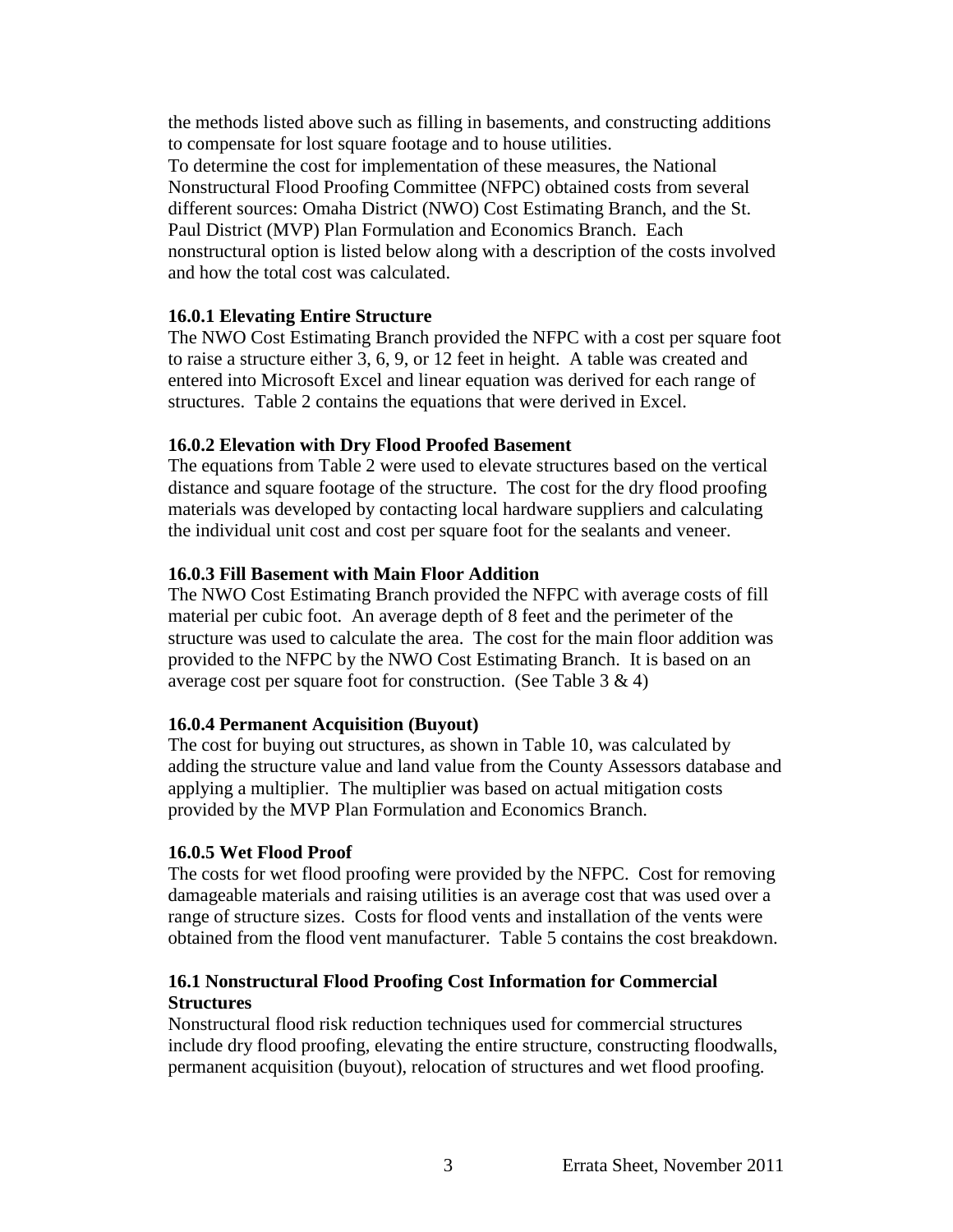These techniques can be combined to include filling basements with a dry flood proofed main floor.

To figure the cost for implementation of these measures, the NFPC obtained costs from several different sources: NWO Cost Estimating Branch, and the MVP Plan Formulation and Economics Branch. Each nonstructural option is listed below along with a description of the costs involved and how the total cost was calculated.

### **16.1.1 Dry Flood Proofing**

The costs for the dry flood proofing materials were developed by contacting local hardware suppliers and calculating the individual unit cost and cost per square foot for the sealants and veneer. Table 7 provides the breakdown of costs involved.

### **16.1.2 Elevate Entire Structure**

The NWO Cost Estimating Branch provided the NFPC with a cost per square foot to raise a structure either 3, 6, 9, or 12 feet in height. A table was created and entered into Microsoft Excel and linear equation was derived for each range of structures. Table 2 contains the equations that were derived in Excel.

### **16.1.3 Floodwall**

The cost for the construction of floodwalls was developed by the NWO Cost Estimating Branch. They gave the NFPC a range of heights above ground for the wall and a cost per linear foot for each. Table 8 contains the costs associated with the various heights.

### **16.1.4 Fill Basement**

The NWO Cost Estimating Branch provided the NFPC with average costs of fill material per cubic foot. An average depth of 8 feet and the perimeter of the structure was used to calculate the area. Table 9 contains the breakdown of the costs to fill basements.

### **16.1.5 Fill Basement and Dry Flood Proof**

The NWO Cost Estimating Branch provided the NFPC with average costs of fill material per cubic foot. An average depth of 8 feet and the perimeter of the structure was used to calculate the area. The costs for the dry flood proofing materials were developed by contacting local hardware suppliers and calculating the individual unit cost and cost per square foot for the sealants and veneer.

### **16.1.6 Fill Basement and Construct Floodwall**

The NWO Cost Estimating Branch provided the NFPC with average costs of fill material per cubic foot. An average depth of 8 feet and the perimeter of the structure was used to calculate the area. The cost for construction of floodwalls was developed by the NWO Cost Estimating Branch. A range of heights above ground for the floodwall and a cost per linear foot was provided.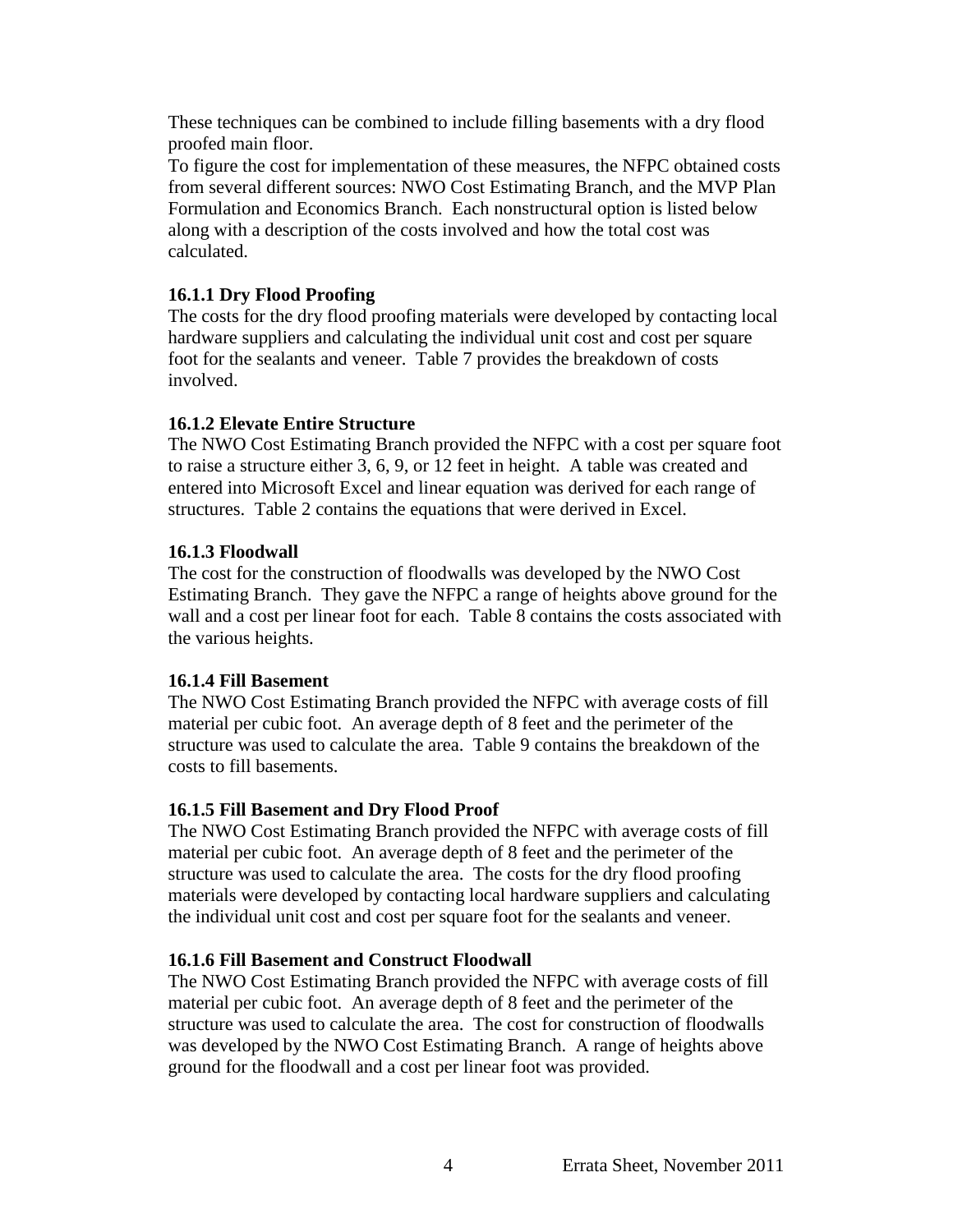### **16.1.7 Permanent Acquisition (Buyout)**

The cost for buying out structures, as shown in Table 10, was calculated by adding the structure value and land value from the County Assessors database and applying a multiplier. The multiplier was based on actual mitigation costs provided by the MVP Plan Formulation and Economics Branch.

#### **16.1.8 Wet Flood Proof**

The costs for wet flood proofing were provided by the NFPC. Cost for removing damageable materials and raising utilities is an average cost that was used over a range of structure sizes. Costs for flood vents and installation of the vents were obtained from the flood vent manufacturer. Table 11 provides the breakdown of the wet flood proofing costs.

5. The following changes are required to update the economic analysis and average annual cost information using the current interest rate of 4.0 percent. (An interest rate of 4.125 percent was used in the July 2011 FEIS.):

A. Section 8.0, page 390, second paragraph, last sentence is changed to read: "The selected plan has an overall benefit-cost ratio of 1.80 and would provide in excess of 1-percent chance level of risk reduction for the Fargo-Moorhead Metro Area."

B. Section 3.13.6, page 129, Table 23: Replace Table 23 with the following updated table: